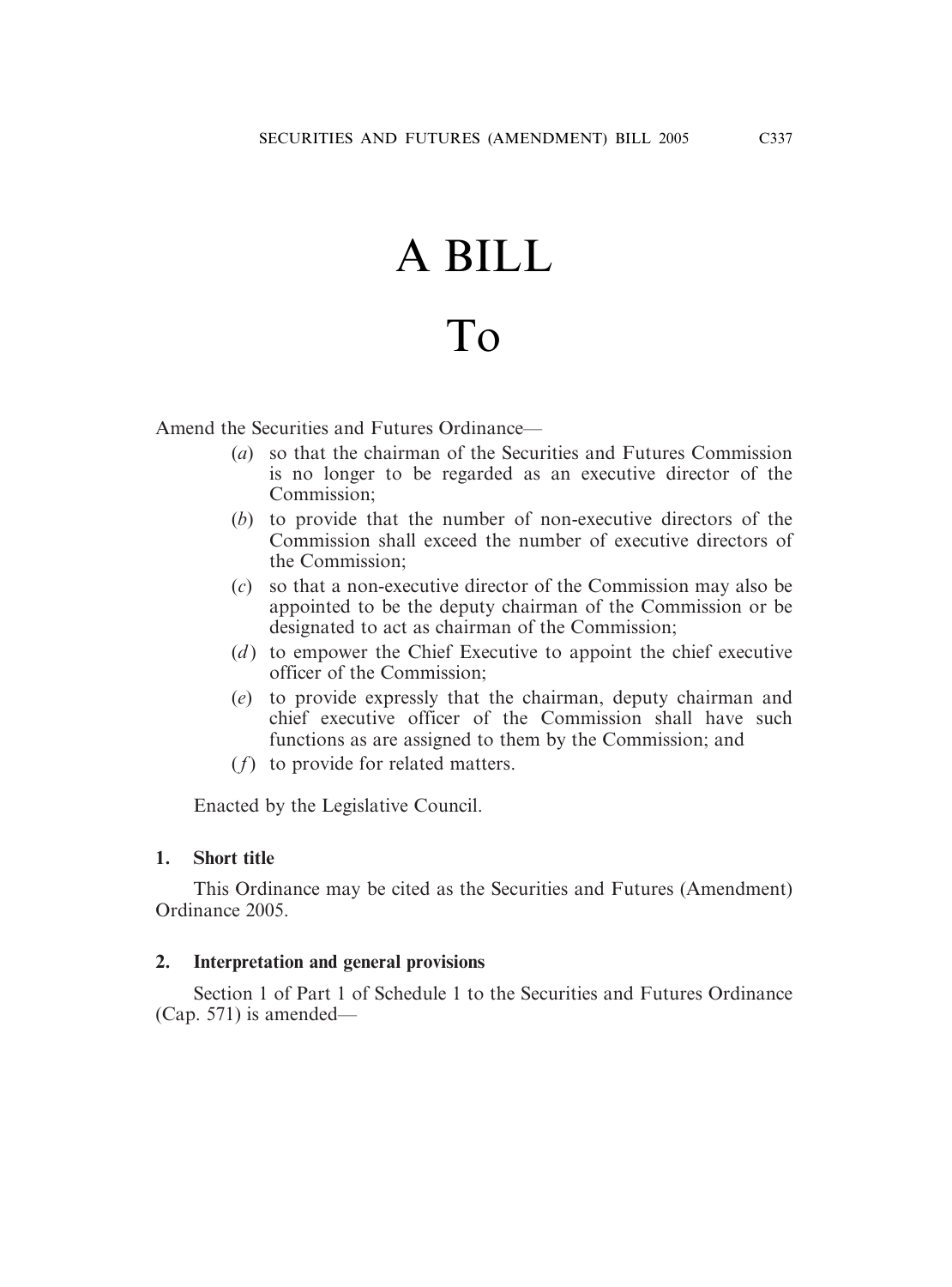- (*a*) in the definition of "executive director", by repealing "the chairman of the Commission, or any other" and substituting "a":
- (*b*) in the definition of "member", by repealing everything after "means" and substituting "the chairman of the Commission, or any executive director or non-executive director of the Commission (whether or not acting as the chairman, deputy chairman or chief executive officer);".

#### **3. Securities and Futures Commission**

Part 1 of Schedule 2 is amended—

- (*a*) by repealing section 1(*b*) and substituting—
	- "(*b*) the number of non-executive directors of the Commission shall exceed the number of executive directors of the Commission.";
- (*b*) by repealing section 2;
- (*c*) in the heading immediately before section 4, by repealing "**vacancies in office of chairman or deputy chairman**" and substituting "**chief executive officer**";
- (*d*) in section 4, by adding "or non-executive director" after "director":
- (*e*) by adding—

"4A. The Chief Executive may appoint an executive director of the Commission to be the chief executive officer of the Commission.";

(*f*) by adding immediately before section 5—

#### "**Vacancies in office of chairman or deputy chairman**";

- (*g*) in section 6, by adding "or non-executive director" after "director":
- (*h*) in section 7, by adding "or non-executive director" after "director":
- (*i*) by repealing section 9 and substituting—
	- "9. A deputy chairman of the Commission who acts as chairman of the Commission under section 5, or an executive director or non-executive director of the Commission who acts as chairman of the Commission in accordance with a designation under section 6 or 7, shall be deemed for all purposes to be the chairman of the Commission.";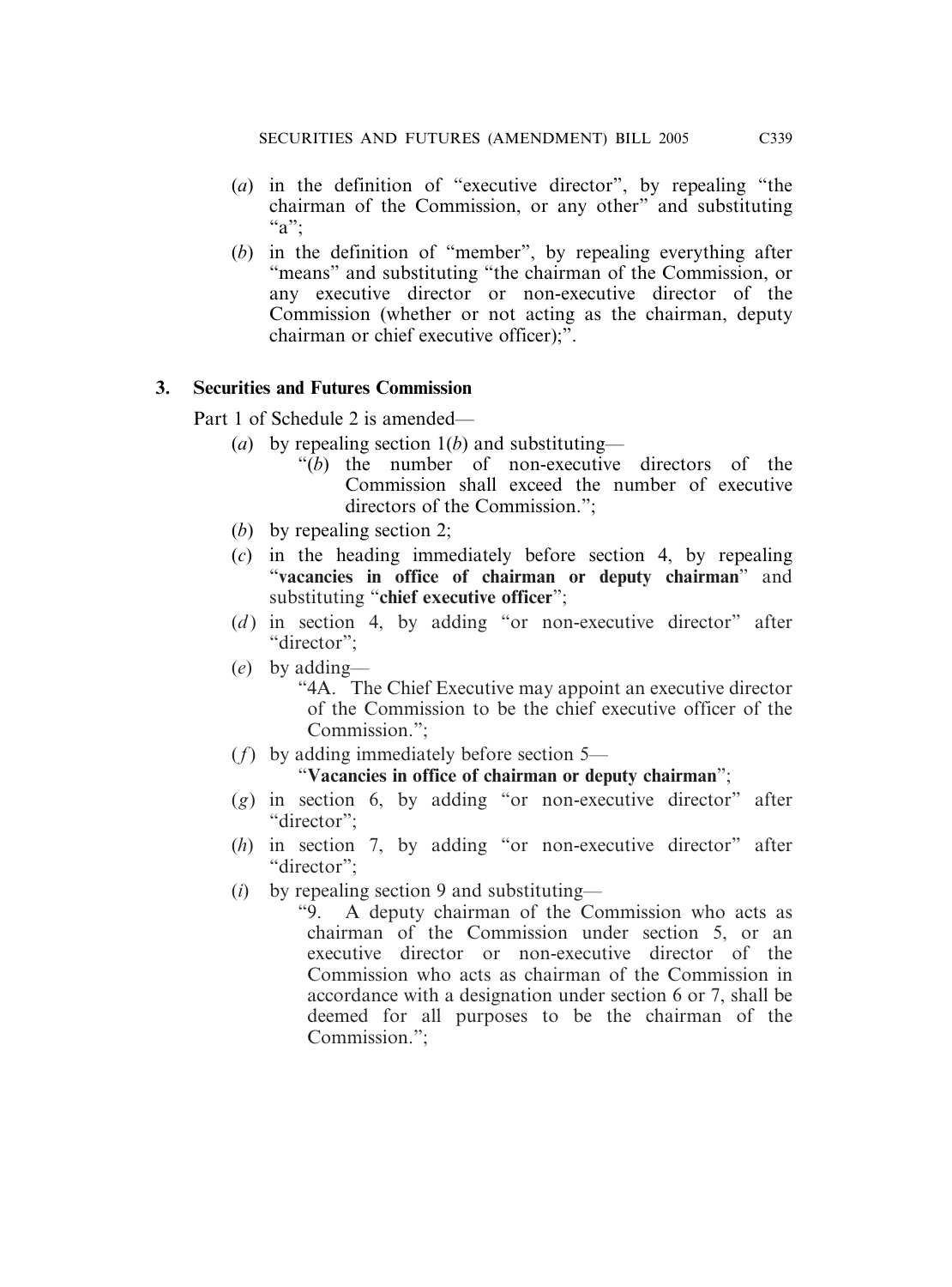- ( *j*) in the heading immediately before section 10, by repealing "**Office**" and substituting "**Functions and office**";
- (*k*) by adding immediately before section 10—
	- "9A. Subject to the other provisions of this Ordinance, the chairman, deputy chairman and chief executive officer of the Commission shall have such functions as are assigned to them by the Commission.";
- (*l*) in section 10, by adding ", chief executive officer" after "deputy chairman";
- (*m*) in section 11, by adding ", chief executive officer" after "deputy chairman";
- (*n*) in section 12, by adding ", chief executive officer" after "deputy chairman";
- (*o*) in section 13, by adding ", chief executive officer" after "deputy chairman";
- ( *p*) in section 27(*b*), by repealing "other".

### **Explanatory Memorandum**

This Bill amends the Securities and Futures Ordinance (Cap. 571). The main purpose is to provide for the separation of the role of the chairman of the Securities and Futures Commission from that of the executive directors of the Commission.

2. Clause 2 amends the definitions of "executive director" and "member" in Schedule 1 to the Ordinance as the chairman of the Commission is no longer to be regarded as an executive director of the Commission.

3. Clause 3 amends Part 1 of Schedule 2 to the Ordinance, and the main amendments are explained below—

- (*a*) paragraph (*a*) replaces section 1(*b*) of that Part by a new provision, which provides that the number of non-executive directors of the Commission shall exceed the number of executive directors of the Commission;
- (*b*) paragraph (*b*) repeals section 2 of that Part so that the chairman of the Commission is no longer to be regarded as an executive director of the Commission;